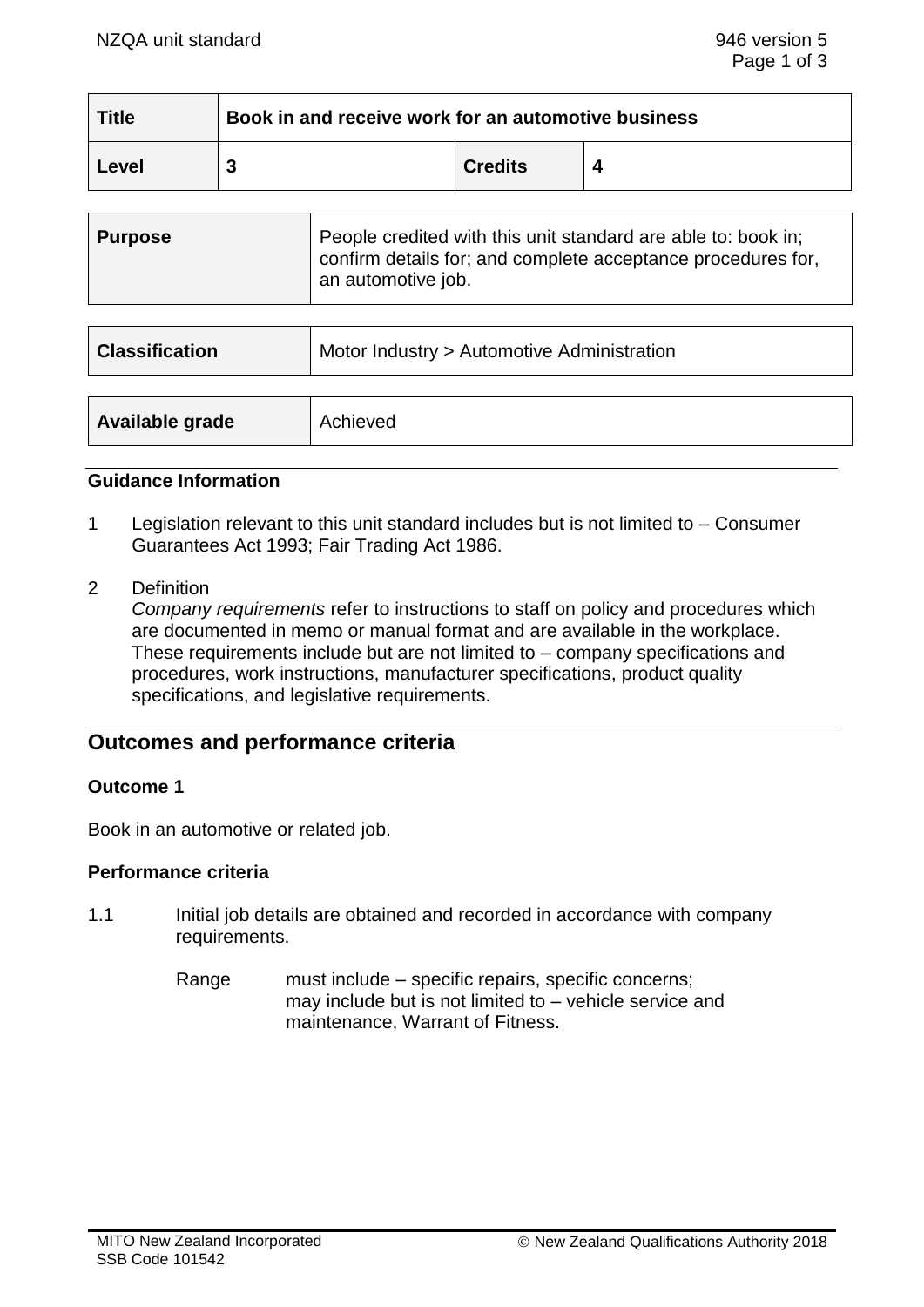- 1.2 Customer details are obtained and recorded in accordance with company requirements.
	- Range must include name, address, telephone contact number, date booked; may include but is not limited to – instructions and/or description of service required; method of payment; time and/or date that vehicle, machine, or component is required by; any agreed estimate or quote details; customer authorisation.
- 1.3 Vehicle, machine, or component details are obtained and recorded in accordance with company requirements.
	- Range may include but is not limited to make, model, year of registration, registration number, odometer or hour meter reading, vehicle identification number.

# **Outcome 2**

Confirm details for an automotive job.

#### **Performance criteria**

- 2.1 Customers are greeted courteously in accordance with company requirements.
- 2.2 The work required is ascertained from the customer and recorded in accordance with company requirements.
	- Range includes but is not limited to written instructions, verbal instructions (personal and/or telephone contact), viewing the presented job.
- 2.3 Obvious faults and problems with the vehicle, machine or component are indicated to the customer, and rectification options discussed and agreed prior to acceptance of the job.
- 2.4 Company job sheet and/or job card are completed in accordance with company requirements.
- 2.5 The instructions and conditions listed on the job sheet and/or job card are checked with the customer as reflecting their requirements.

# **Outcome 3**

Complete acceptance procedures for an automotive job.